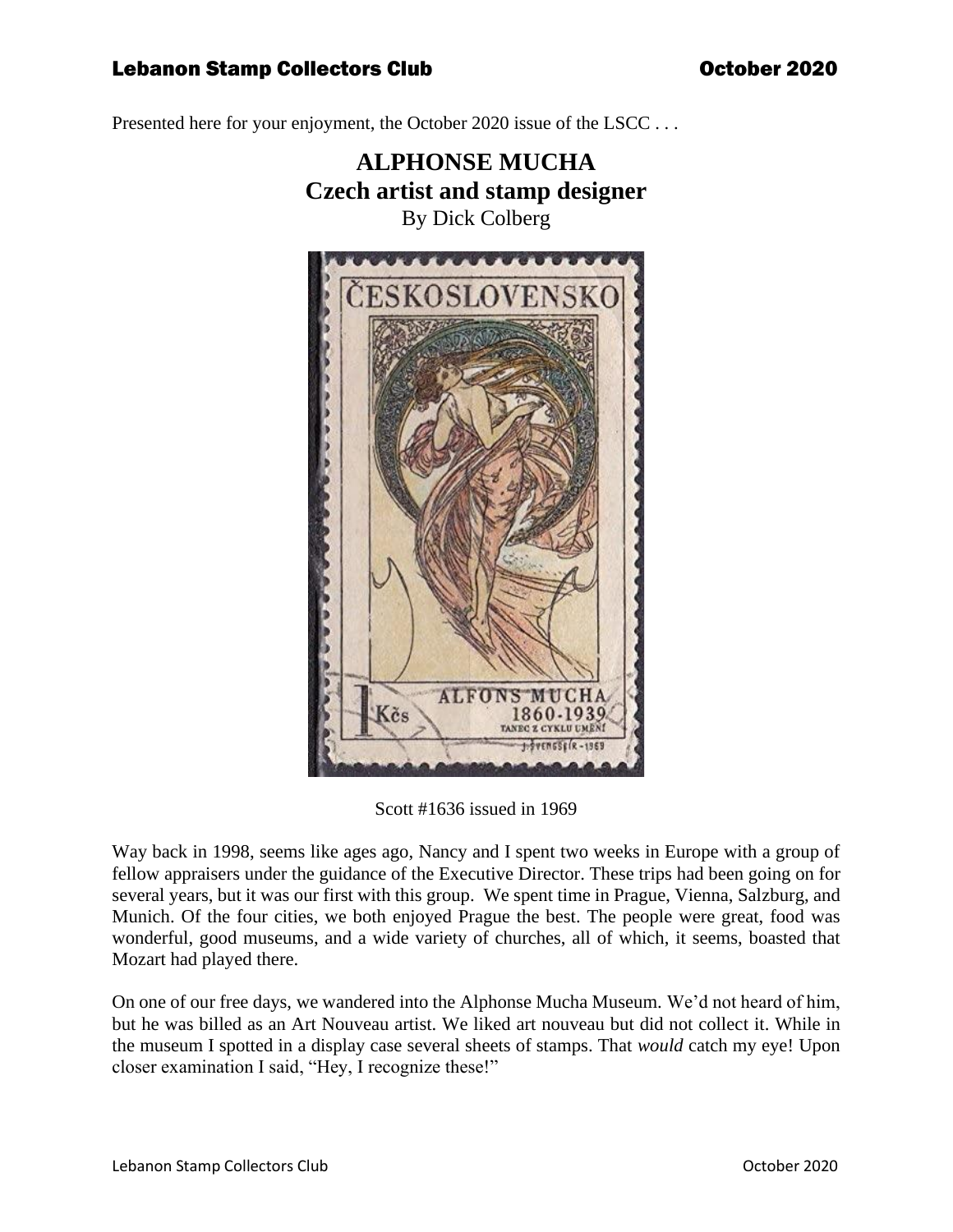

This is a newspaper stamp with a face value of 10 halerus, part of an 8-stamp set issued in 1918, imperforate. (Scott  $P1 - P8$ ) I also have the 2 haleru value.



This is a part of a 3-stamp special delivery stamp set, issued in 1919. (Scott  $E1 - E3$ )



This is part of a 14-stamp set of postage dues issued in 1918. (Scott  $J1 - J14$ )



The Republic of Czechoslovakia was founded on October 28, 1918. This first issue, Scott #1 – 10, released in 1918, was designed by Alphonse Mucha and issued imperforate. A slightly redesigned stamp was issued in 1919, also imperforate. (Scott  $#23 - 40$ ) Except for the airmails and semipostals, Mucha designed all of Czechoslovakia's first issues.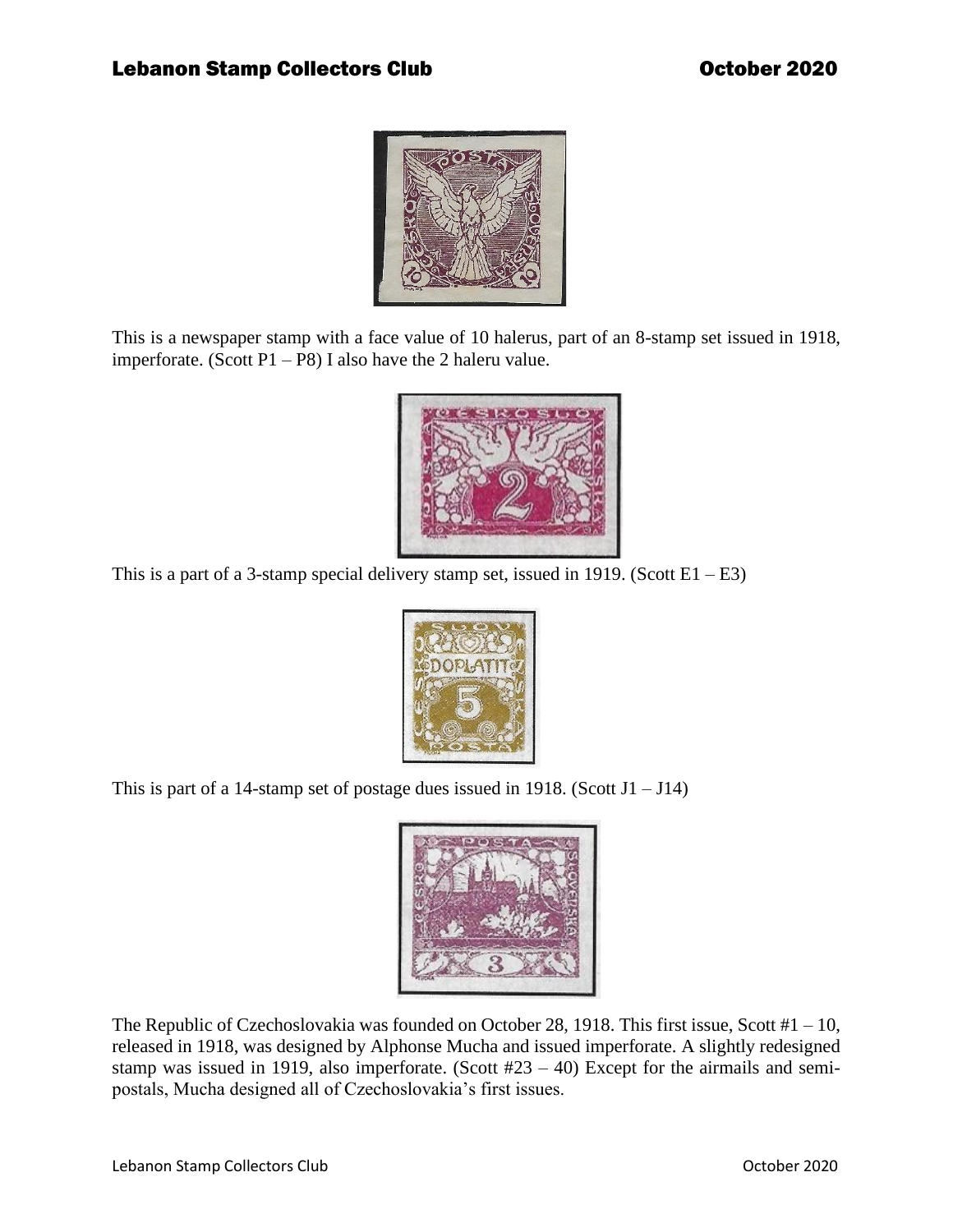Who was Alphonse Mucha? He was born on July 24, 1860 in Moravia in Austria, now part of the Czech Republic, as Alfons Maria Mucha. He is known internationally as Alphonse Mucha. He lived in Paris during the Art Nouveau period. He died on July 14, 1939 in Prague. His style of work is very distinctive, in my opinion, and after you've seen some of his work, you'll recognize his other works. Shown below are a couple of examples.



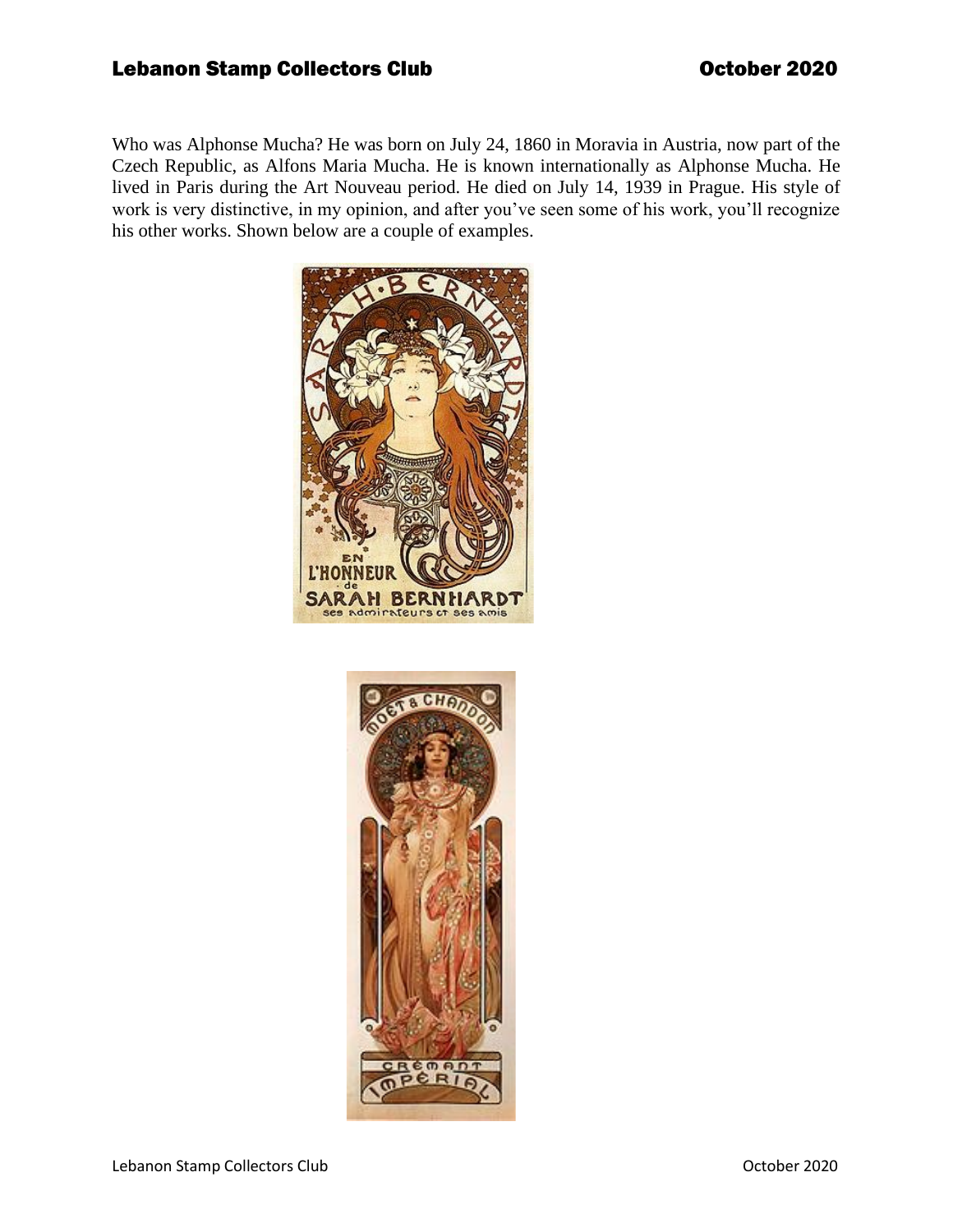The top piece is a poster advertising an evening of theater honoring Sarah Bernhardt in 1896. The bottom piece is a label from a bottle of Moët & Chandon Crémant Impérial from 1899. While attending and exhibiting at Marcophilex in 2012 in Epernay, France I toured the famous Moët et Chandon champagne facility. Yes, a tasting was an enjoyable part of the tour! The show's banquet was held at another champagne facility, Georges Cartier, and each of us was given a bottle of their champagne with a special Marcophilex label on it. I showed my Lititz Postal History exhibit at that show.

I'll round this out with more of the trip to Prague. Our tour group went from Prague to Vienna and then Salzburg. I knew while in Prague that an International stamp exhibit was scheduled for a couple of days *after* we were to leave Prague. That was really eating at me; so near and yet so far! At dinner, our last evening in Salzburg, I wondered out loud if there was a way to get back to Prague. The next day was to be a travel-only day. Nothing to see. We were about a block from the main train station and we went there to explore! I found I could take an overnight train to Prague, arriving there at about 8:00 a.m. The price was very fair, and I bought a ticket. My return the next evening would end in Munich, the next stop for our group.

Sometime during the night, as I slept on and off, I was awakened by the compartment door banging open and being confronted by border guards. Czechoslovakia was then still under communist control and when we crossed the border into Czechoslovakia, they were checking tickets and passports.

Upon arrival back in Prague, I made my way to the tram that would get me to the exhibition. Once there I was disappointed to find that at that space were only the dealers. The exhibits were at another venue. I got directions, but never found it. At the space I was directed to, some sort of trade show was being set up, but no stamp exhibits. Disappointed, and with time running out, I went back to the first venue, found the post office booth, and bought a show souvenir sheet for each of my 40 tour-mates.



Praga 1998 souvenir sheet, Scott 2023a.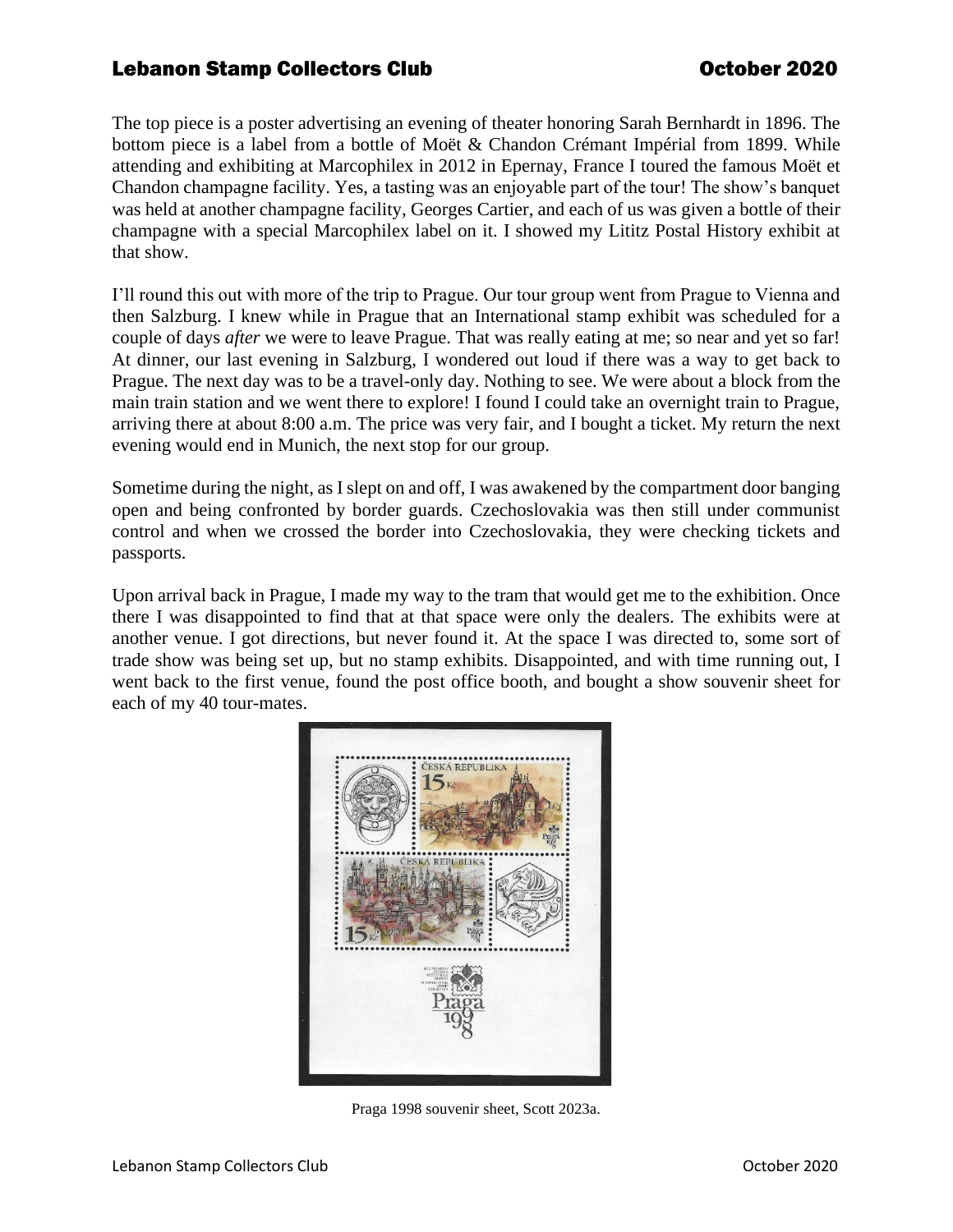My return to Munich went off without a hitch, sort of. I needed to take a subway from the main train station to where the group was staying. However, as it was about 10 p.m., I was unable to get any German marks, which were required for the subway I need to take. What to do? About then a group of teenagers appeared, and all jumped the turnstile on their way to their train. So, when in Rome….

At the farewell dinner, the following evening I gave each person one of the souvenir sheets, packaged in a Hilton Hotel envelope that I talked the desk clerk out of. All were duly impressed (1) because of the gift and (2) because I'd even try the trip back to Prague. To use the golfing adage, never up, never in.

#### **Editor's note: Coincidentally, there's currently an Alphonse Mucha exhibit open at the Reading Public Museum; this is the info from their website . . .**

## *Alphonse Mucha: Master of Art Nouveau*

From September 26, 2020 – January 3, 2021 the Reading Public Museum will present, *Alphonse Mucha: Master of Art Nouveau* that includes more than 70 original works by the artist many consider the creator of the Art Nouveau style. From 1895 to 1910 Alphonse Mucha (1860–1939) was one of the most significant artists in all of Europe. His work became synonymous with the international Art Nouveau style, popularly called "le style Mucha" in Paris at the turn of the century. With a focus on the works created during the 1890s, this exhibition shows a creative man exploring possibilities when the emphasis was on defining a new art, fit for the new century. Mucha's designs for posters, calendars, books and advertising labels circulated widely throughout Europe and America, and his Art Nouveau style dominated visual culture and graphic design for years. Highlights of the exhibition include four versions of a monumental poster Mucha created in 1894 for actress Sarah Bernhardt's play "Gismonda" and two posters advertising Job cigarette papers (1896 and 1898).

*Alphonse Mucha: Master of Art Nouveau* includes vintage lithographs, original drawings, paintings, books, advertising ephemera, and more. Works and objects in this exhibition are drawn from the holdings of the Dhawan Collection, Los Angeles, one of the largest and finest collections of Alphonse Mucha's work in the United States.

*Alphonse Mucha: Master of Art Nouveau* is organized by Landau Traveling Exhibitions, Los Angeles, California and has been presented at the Dayton Art Institute, Dayton, Ohio; The Memorial Art Gallery, Rochester, NY, and the Hyde Collection, Glens Falls, New York, among